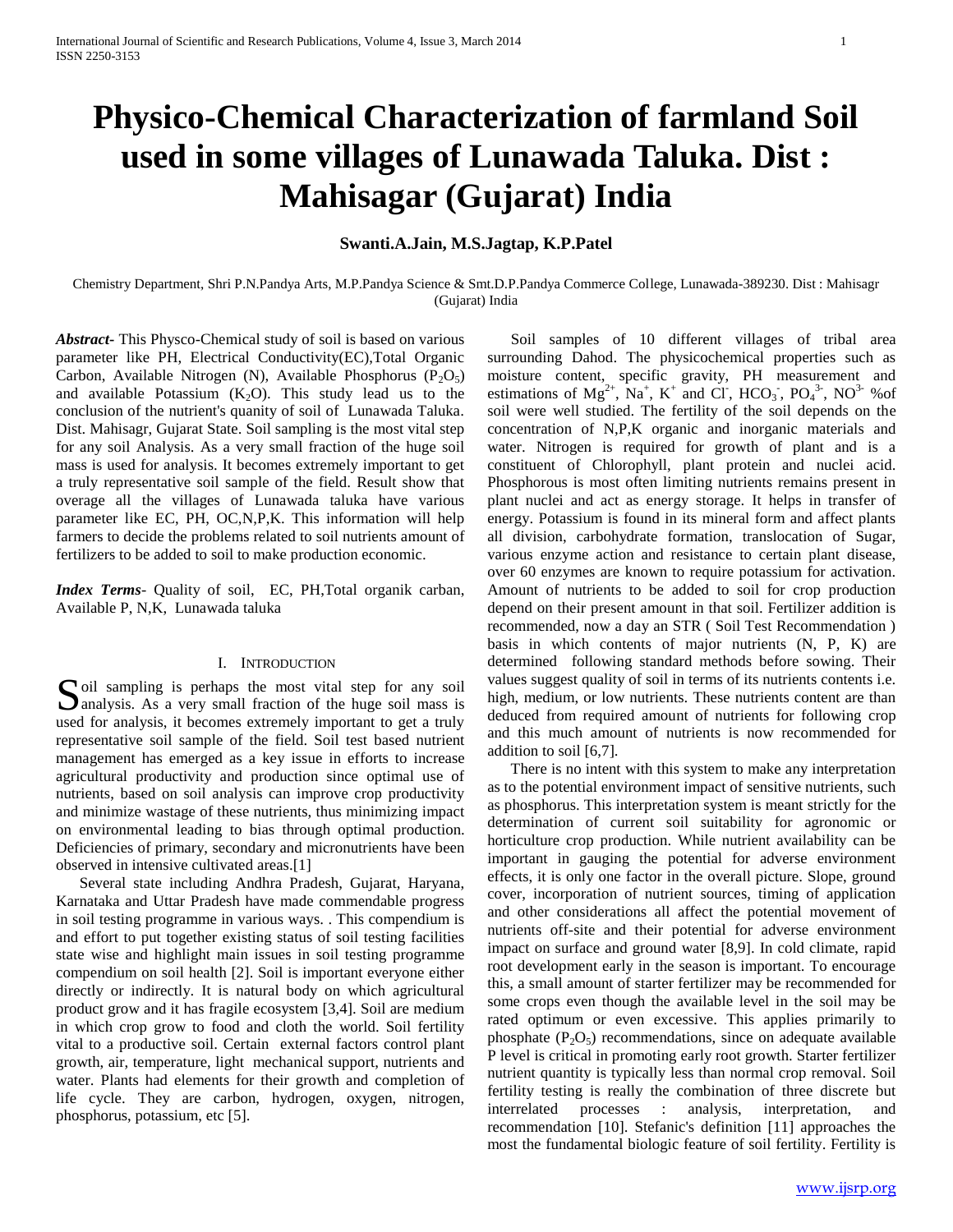the fundamental feature of the soil that results from the vital activity of micro- population of plant roots of accumulated enzymes and chemical processes, generators of biomass, humus, mineral salts and active biologic substance. The fertility level is related with the potential level of bioaccumulation and mineralization processes, these depending on the programme and conditions of the ecological subsystem evolution and on anthropic influences". This definition has the quality to be analytical. Understanding the definition in detail, the analyses of soil samples can be used for quantifying the level of soil fertility.

Phosphate  $(P_2O_5)$  Requirement for different crops is calculated by the equation [12]  $P_2O_5$  requirement= crop removal  $+$  (50- no.PX's) x multiplier = pounds per acre.

 The number of PX's is taken form the phosphorus bar graph, which is derived form the pounds per acre P test level. Phosphate requirement are also rounded to the nearest 10 pounds per acre. Minimum and maximum limits are also imposed, as with potash requirement. Crop removal values are different for each crop. The multiplier is derived from two factors : (1) The conversion from elemental phosphorus (P) to fertilizer phosphate  $(P_2O_5)$  - [ roughly a factor of 2] and (2). The average efficiency or effectiveness of added phosphate for each crop. Efficiency is the percentage of fertilizer applied which is actually taken up or which remains plants available in the soil. Phosphate efficiency is a function of several factors including soil PH, soil organic matter level, whether the fertilizer is banded or broadcast, and how thoroughly the crop rooting system exploits the plow layer. See individual crop sections for assumed efficiency and crop removal factors.

 Present study is an attempt to find out the nutrient's quantity in soil Lunawada taluka Mahisagr, Gujarat. This information will help farmers to decide the amount of fertilizer to be added to soil to make the production economic. The objective of this paper was to analyze the trend in PH, EC,OC, N,P, K status of soils of Lunawada taluka of Gujarat State.

# II. EXPERIMENTAL

 The quality test survey of the soil was conducted in 2013. Fifteen villages from Lunawada Taluka covering North, South, East and West were selected for this study. A representative soil sample collected from each village which represent soils of 5 to 10 farm's depending upon area of village. Representative soil samples were collected following standard quadric procedure and taken in polythene bags. In laboratory these samples were analyzed for different chemical parameters following standard methods [13]. AR grade reagents and double distilled water were used for soil analysis. Results were compared with standard values [14] to find out low, medium or high nutrient's content essential for STR.

## III. PHYSICO - CHEMICAL ANALYSIS

 The collected samples were analyzed for major Physical and Chemical soil quality parameter like PH, Electrical Conductivity (EC), Organic Carbon (OC), Nitrogen (N), [15,16]. Organic matter is oxidized with chromic acid (Potassium Di-chromate, +  $H<sub>2</sub>So<sub>4</sub>$ ). This method is widely used in Indian Laboratories. The K and P analysis by standard method.

 PH was measured using PH meter( Model no. 361), EC was measured using a conductivity meter ( Model no. 304), OC was measured using colourimeter (Model no. 112), Potassium was measured using Flame photometer (Model no. 130), Phosphorus was measured using Spectrophotometer (Model no. 166). All apparatus are Systronic make. Examination of soil done by Anand Agricultural University, Gujarat.

## IV. RESULT AND DISCUSSION

 Total 15 villages soil samples of Lunawada Taluka, Dist : Mahisagar were collected in clean polythene bags and brought to the Laboratory it is the permissible standard according to Anand Agricultural University. Air dry the soil samples in shade, crush the soil clods lightly and grind with the help of pestle and mortar, pass the entire quantity through 2mm stainless steal sieve, if the gravel content is substantial record as percent of the sample (w/w) as to pass it through 0.2 to 0.5 mm sieves, processing of the samples for analysis.

# V. DETERMINATION OF SOIL

# **(1) Soil Temperature** :-

 Soil temperature is one of the most important soil properties that effect crop growth. The major source of heat is sun and heat generated by the chemical and biological activity of the soil is negligible.

# **(2) PH :-**

 The soil reaction or PH is meant to express the acidity or alkalinity of the soil. The PH is very important property of the soil is it determines the capacity. The PH values fluctuated less than 8.5(table-1). The limit of PH value for soil Acidic.  $< 6.5$ , Normal 6.5-7.8, Alkaline 7.8- 8.5, Alkali > 8.5.

# **(3) EC :-**

 Total soluble salts are estimated from electrical conductivity (EC) of aqueous soil extracts. Standard value of EC in soil-Normal  $\langle 0.8 \text{ dsm}^{-1}$ , critical for salt sensitive crops, critical for salt tolerant crops 1.6 -2.5 dsm<sup>-1</sup>, Injurious to most crops  $> 2.5$ dsm-1 . The EC value 04 to 1.8 (table no.1)

## **(4) OC and Nitrogen(N) :-**

 Soil organic carbon is the seat of nitrogen in soil and its determination is often carried out as an index of nitrogen availability. In the colorimeter method ( Datta et al, 1962), Organic matter is oxidized with chromic acid. OC in Lunawada taluka 0.23 to 0.85 (table no.1) .Standard value of  $OC$  low  $\lt$ 0.50, medium 0.50- 0.75 and high  $> 0.75$ .

#### **(5) Phosphorus :-**

 Phosphorus was found in the range of low, medium, high (table no.1) . Inorganic phosphorus as orthophosphate plays a dynamic role in aquatic ecosystem. Phosphorus , the most important micro nutrient, is utilized by plant in the form of  $H_2PO_4$ <sup>2</sup> & HPO<sub>4</sub><sup>2</sup>- species.

## **(6) Potassium :-**

Standard value of K as  $K_2O$  in soil low < 140 kg  $K_2O$  ha<sup>-1</sup>, medium 140-280 kg  $K_2O$  ha<sup>-1</sup>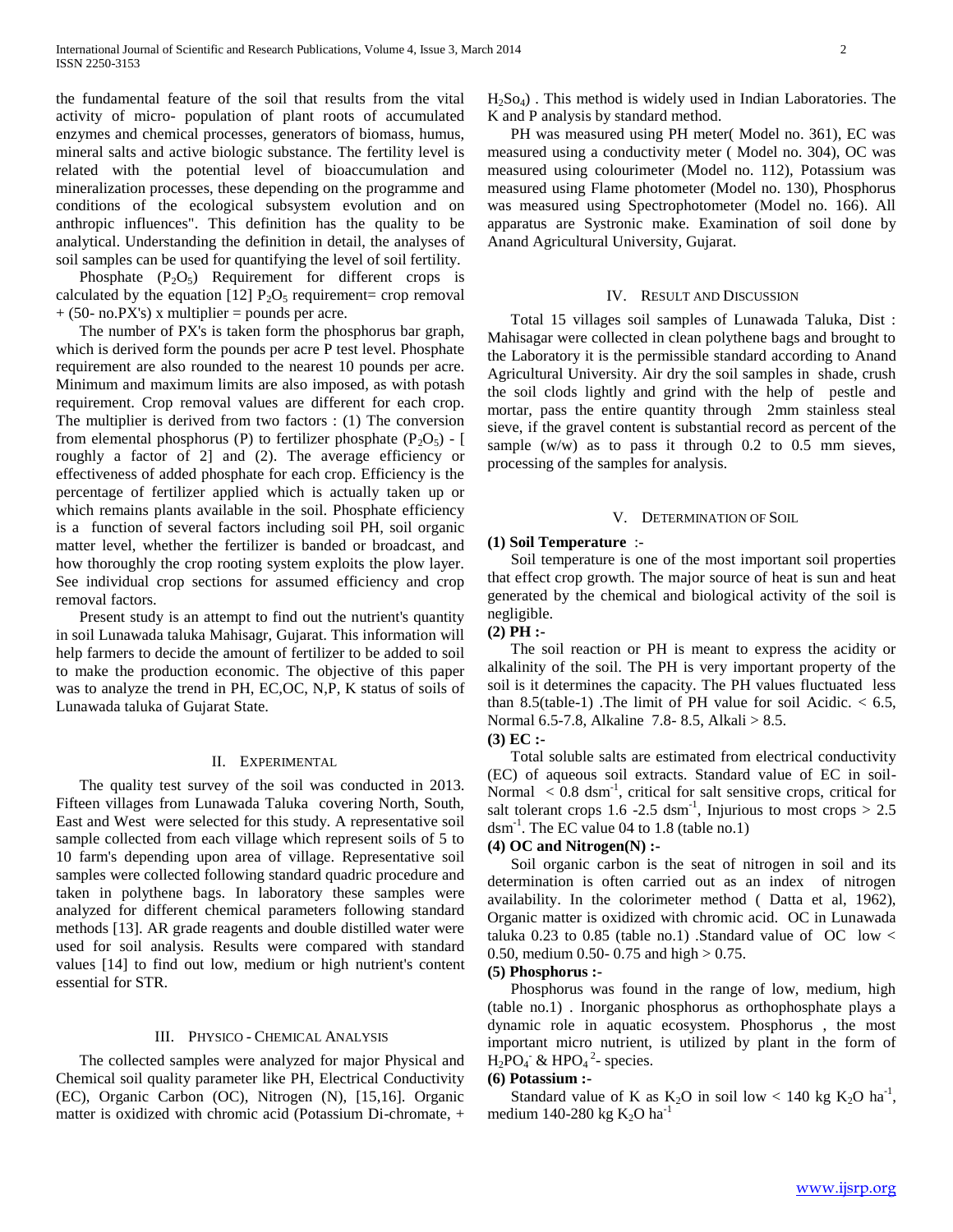high > 280 kg  $K_2O$  ha<sup>-1</sup>. Potassium was found in the range of low, medium , high (table no.1). K though present in small amount in soil sample, plays a vital role in the metabolism of fresh water and considered to be an important micronutrient. The K is relatively abundant in the earth's crust, most of it is not accessible to plant.

 Experimental value of quality characteristic especially PH, EC, OC, N, P, K, of soil of Lunawada Taluka are present in the table no. 1. Result are in tune with farming practices followed by farmers of this region. Most of the farmer's are using chemical fertilizer, Urea and Nitrogen fertilizer only since last 25 to 30 years which contains concentrated amount of Nitrogen, OC & Phosphorus. On the basis of these results farmers are advised to use integrated nutrient management practice to maintain optimum concentration of all the essential nutrients for plants. Farmers are also advised to add bio-fertilizers containing organic carbon and nitrogen solubilising bacteria.

| Sr.No.       | Name<br>Villages | of | EC  | <b>PH</b> | <b>OC</b> | N    | P   | K   |
|--------------|------------------|----|-----|-----------|-----------|------|-----|-----|
| $\mathbf{1}$ | Ankalva          |    | 0.5 | 7.1       | 0.5       | 0.04 | 37  | 914 |
| 2            | Chansar          |    | 0.2 | 7.1       | 0.8       | 0.07 | 100 | 178 |
| 3            | Chavadiya        |    | 1.3 | 6.1       | 0.5       | 0.04 | 30  | 503 |
| 4            | Dalvaisavli      |    | 0.5 | 7.5       | 0.7       | 0.06 | 57  | 383 |
| 5            | Thesiya          |    | 0.5 | 6.9       | 0.7       | 0.06 | 12  | 868 |
| 6            | God na Muvada    |    | 0.3 | 6.5       | 0.5       | 0.04 | 38  | 137 |
| 7            | Hadmatia         |    | 0.7 | 7.8       | 0.4       | 0.03 | 74  | 754 |
| 8            | Hathivan         |    | 0.8 | 6.9       | 0.5       | 0.04 | 27  | 690 |
| 9            | Karsal           |    | 0.7 | 6.9       | 0.5       | 0.04 | 16  | 242 |
| 10           | Limbodra         |    | 0.4 | 7.8       | 0.5       | 0.04 | 42  | 310 |
| 11           | Malekpur         |    | 0.6 | 7         | 0.7       | 0.05 | 66  | 914 |
| 12           | Mota Sonela      |    | 0.4 | 6.8       | 0.8       | 0.06 | 46  | 132 |
| 13           | Moti Zanzari     |    | 0.4 | 7         | 0.6       | 0.05 | 15  | 352 |
| 14           | Motighoda        |    | 0.3 | 6.7       | 0.6       | 0.05 | 80  | 663 |
| 15           | Pattan           |    | 0.4 | 6.9       | 0.3       | 0.03 | 13  | 355 |

| Table 1 : Study of Presence of EC, PH, OC, N, P, K, in the soil of Lunawada taluka territory |
|----------------------------------------------------------------------------------------------|
| District : Mahisagar                                                                         |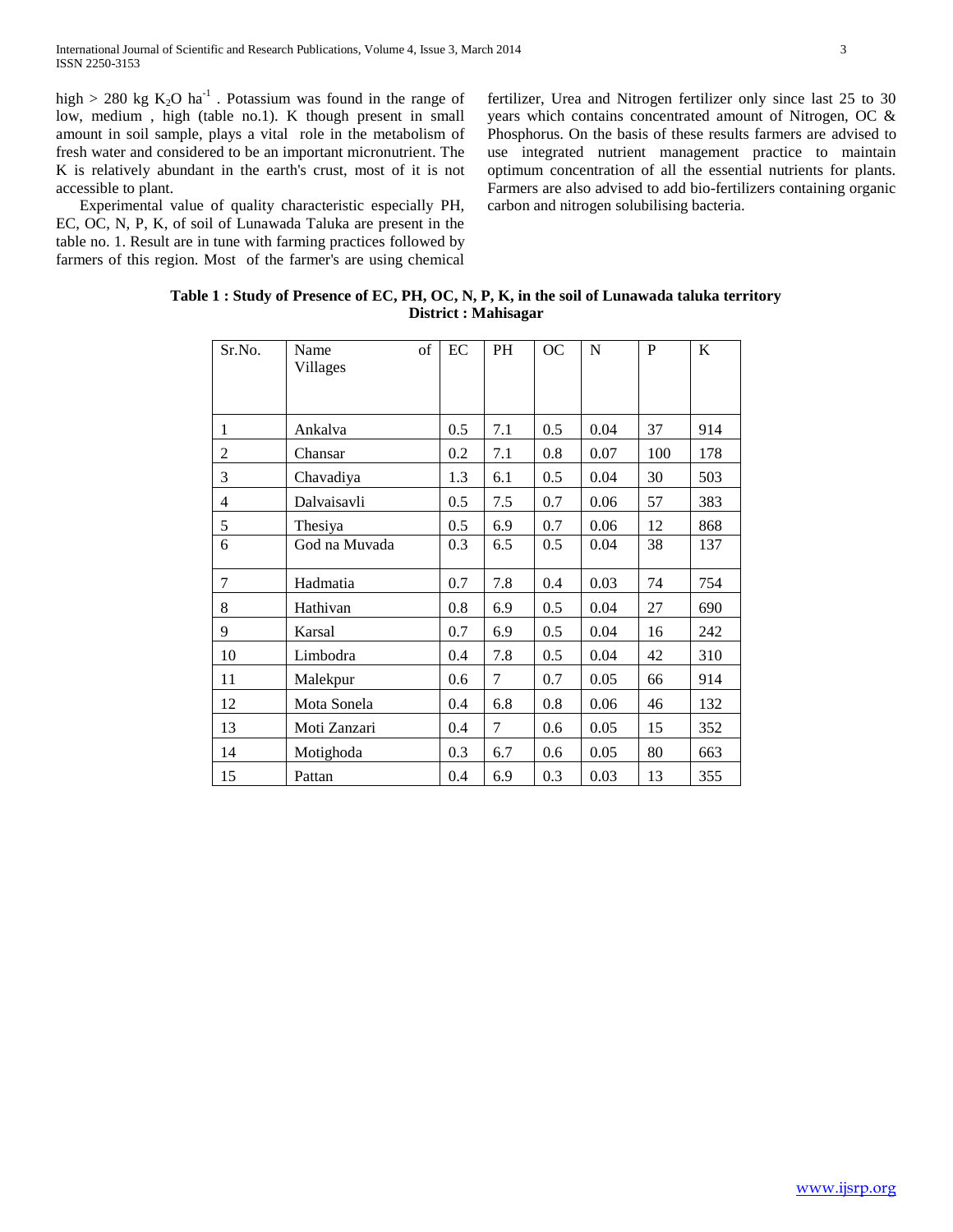

**Figure 1 : Number of samples of 15 villages Lunawada taluka lies in EC, PH, OC, N, P, K**

## VI. CONCLUSION

 This can be concluded from this study that the available EC, PH, OC N, P, K, deficient soil is recommended rich fertilizer. To predict the probable crop response to applied nutrients. To identify the type and degree of soil related problems like salinity, alkalinity and acidity etc. and to suggest appropriate reclamation / amelioration measure. To find out suitability for growing crops and orchard. To find out suitability for irrigation. To study the soil genesis. The soil sample studied area of Lunawada Taluka. Dist : Mahisagar has been found to be fit for crop productivity.

## ACKNOWLEDGEMENT

 Thanks to Teaching & Non-teaching staff, Department of Chemistry, M.P.Pandya Science College, Lunawada Dist : Mahisagr (Gujarat) of their suggestions and co-operation during the present work.We are also thankful to the Coordinator of soil project, Government of Gujarat

#### **REFERENCES**

- [1] Dr. Dalwadi M.R. Dr. Bhatt V.R. soil and water testing Anand, Gujarat India 2008
- [2] Rawds.R,Earth is first Organics, Chemical Engineering News, Compendium on Soil health Report American Chemical Society, 20-22, (1997).
- [3] Sinha A.K. and Shrivastav, Earth Resource and Environmental issues, 1st edition. ABD publisher Jaipur, India 2000.
- [4] Kaur. H, Environmental Chemistry 2nd Edition, Pragati Prakashan 416,(2002).
- [5] Guptap P.K, Methods in Environmental analysis, 2nd Edition Agrobios, Kota, India 101,(2000).
- [6] Miller. R.W and Donahue. R.L, Soils in our Environment 7th edition Prentice Hall Ine, New Jersey-07362, 67-68., (1995)
- [7] Patel B. S and.Dabhi H.R,Asia Journal of chemistry, 12(2), 1155-1158, (2009).
- [8] Eckert. D. J Soil test interpretations: Basic cation saturatin ratios and sufficiency levels,IN Soil testing Sampling, correlation, calibration, and interpretation. Brown. J.R, editor, SSSA Special Publication No.21. Soil Science Society of America.,53-64. (1987).
- [9] Lemunyon. J. L and Gilber. R.G, Journal of Production Agriculture, 6[4]:483-486, (1993).
- [10] Beegle.D, Interpretation of Soil Testing Result, IN Recommended Soil Testing Procedures for the Northeastern United State. University of Delaware Ag. Experiment Station Bulletin no.493, second edition UK, 84- 91, (1995).
- [11] Stefanic. G, Biological definition quantifying method and agricultural interpretation of soil fertility, Romanian Agricultural Research 2, 107-116, (1994).
- [12] Hoskins. B. R, Soil testing handbook for professionals in agriculture, horticulture, nutrient and residuals management. Third edition. Formely "Soil Testing Handbook for professional Agriculturalists", Phosphate requirements. Maine Soil Testing Service / Analytical Lab Maine Forestry & Agricultural Experiment Station University of Maine 34-35, (1997).
- [13] Jakson. M. L, Soil Chemical analysis, Prentice-Hall of India Pvt. Ltd., New Delhi.,123-126, (1967).
- [14] Olsen. S.R, Cole. C.V, Watanbe F.S, Dean. L.A, Estimation of available phosphorus in soils by extraction with sodium bicarbonate. USDA Circular No. 939. (1954).